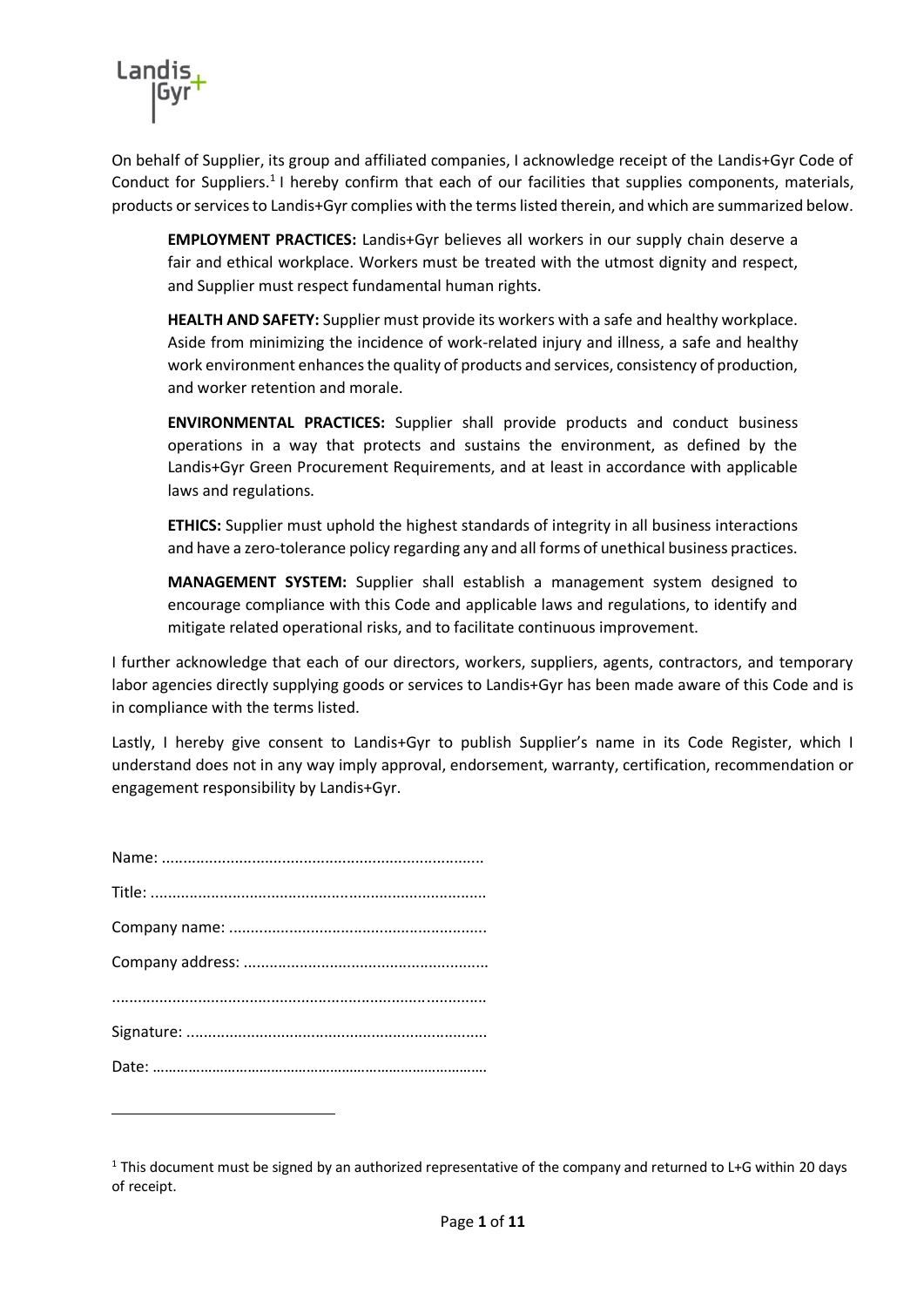

Document Number **10-04-04-02-GL-1022** Revision No: **3.0**

Document Type: Guideline [GL] Classification: **Public** Document Owner: Global Procurement

# **Landis+Gyr Supplier Code of Conduct**

## Changes since last Revision<sup>2</sup>

| <b>Revision</b> | Date       | <b>Modified by</b>        | <b>Remarks</b>                                                                                             |
|-----------------|------------|---------------------------|------------------------------------------------------------------------------------------------------------|
| 2.0             | 28/01/2020 | Stefania Varga            | Introduction of new topics; language updated throughout all<br>sections; overall reorganization of topics. |
| 3.0             |            | 23/07/2020 Stefania Varga | Introduction of Section 8 (Information Security Practices).                                                |

1

<sup>&</sup>lt;sup>2</sup> For internal use only.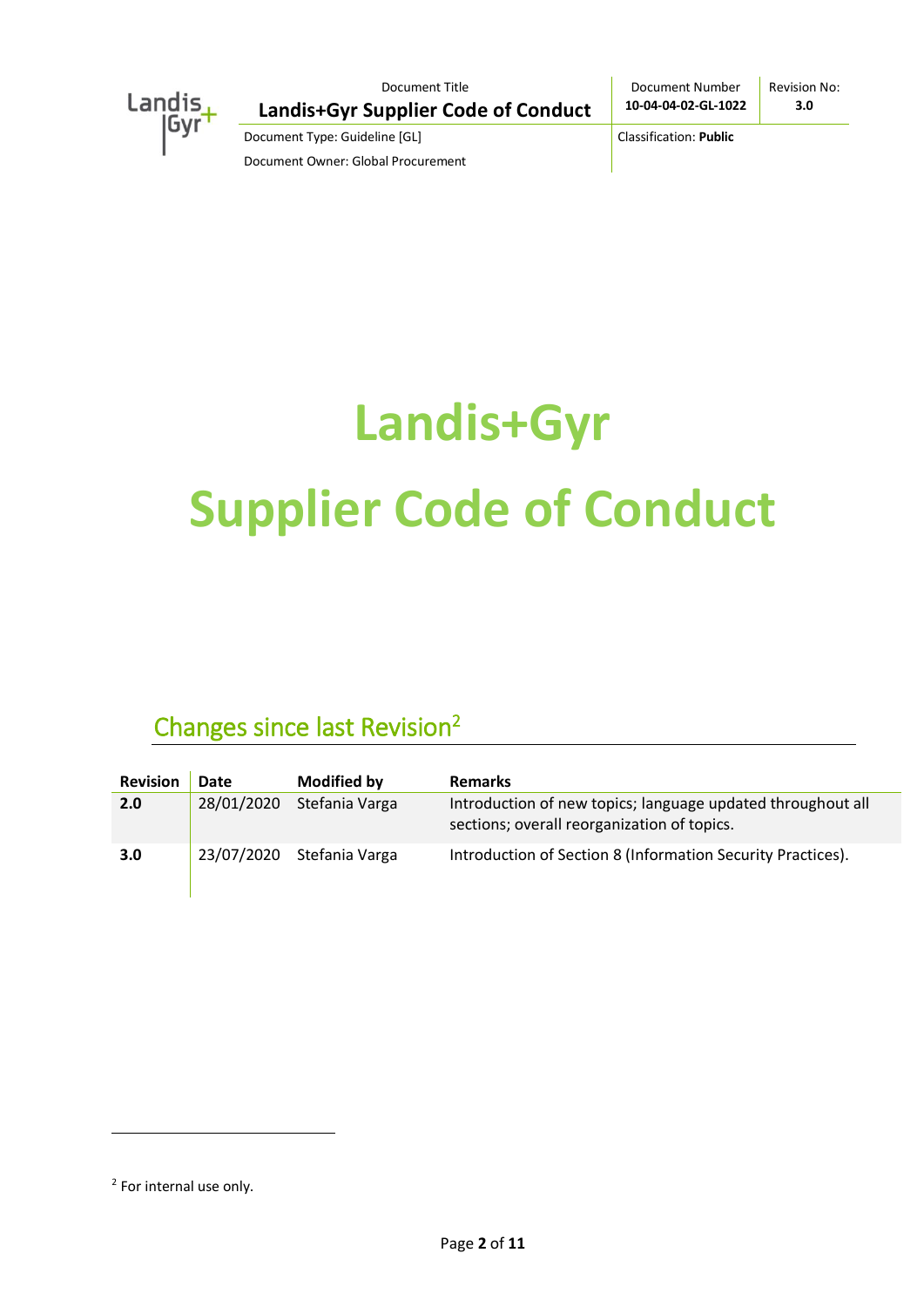

## 1. INTRODUCTION

Landis+Gyr AG (collectively with its affiliated companies "Landis+Gyr") conducts its business in accordance with all applicable laws and regulations, and in accordance with the highest standards of business conduct and ethics. Landis+Gyr is also committed to sustainability, which includes respect for fundamental human and labor rights, as well as stringent health, safety, and environmental standards.

Landis+Gyr's Code of Conduct for Suppliers (the "Code") states the central principles, key policies, and procedures governing the cooperation between Landis+Gyr and each of its suppliers ("Supplier"). The Code ensures that Landis+Gyr conducts all of its procurement activities in accordance with the law, as well as with the principles of the [UN Global Compact](https://www.unglobalcompact.org/what-is-gc/mission/principles) and of the [Responsible Business Alliance.](http://www.responsiblebusiness.org/media/docs/RBACodeofConduct6.0_English.pdf)

This Code may be amended from time to time. All updates will be published on the Landis+Gyr website, so it is recommended that Supplier checks back periodically for revisions.

## 2. SUPPLIER COMPLIANCE

Supplier must comply with all applicable laws and regulations in all locations where they conduct business. Supplier shall also establish procedures ensuring compliance with the Code. In case of conflict between standards outlined in laws and this Code, Supplier must comply with the strictest requirement.

As part of its Supplier compliance review, Landis+Gyr may require a signed representation from Supplier indicating receipt of the Code and compliance with its terms. As part of its Supplier audit program, Landis+Gyr may also inspect Supplier documentation and facilities.

Subject to any restriction imposed by law, Supplier will promptly and in writing inform Landis+Gyr representative(s) of any concern or non-conformance related to issues governed by this Code. In addition, concerns of misconduct potentially affecting Landis+Gyr can be reported via the SpeakUp System. Landis+Gyr policy prohibits retaliation against any person reporting such a concern in good faith.

Landis+Gyr undertakes due diligence and constantly monitors its Suppliers to ensure compliance with this Code. A Supplier's failure to comply with this Code will be sufficient grounds for Landis+Gyr to terminate its business relationship with the Supplier, and may result in Supplier's removal from the Landis+Gyr Supplier base.

## 3. SUPPLY CHAIN AWARENESS AND COMPLIANCE

Supplier must comply with this Code in all business dealings with Landis+Gyr. Supplier must also bind all its directors, workers, suppliers, agents, contractors, and temporary labor agencies directly supplying goods or services to Landis+Gyr to the principles and obligations of this Code.

## 4. EMPLOYMENT PRACTICES

Landis+Gyr believes all workers in our supply chain deserve a fair and ethical workplace. Workers must be treated with the utmost dignity and respect, and Supplier must respect fundamental human rights.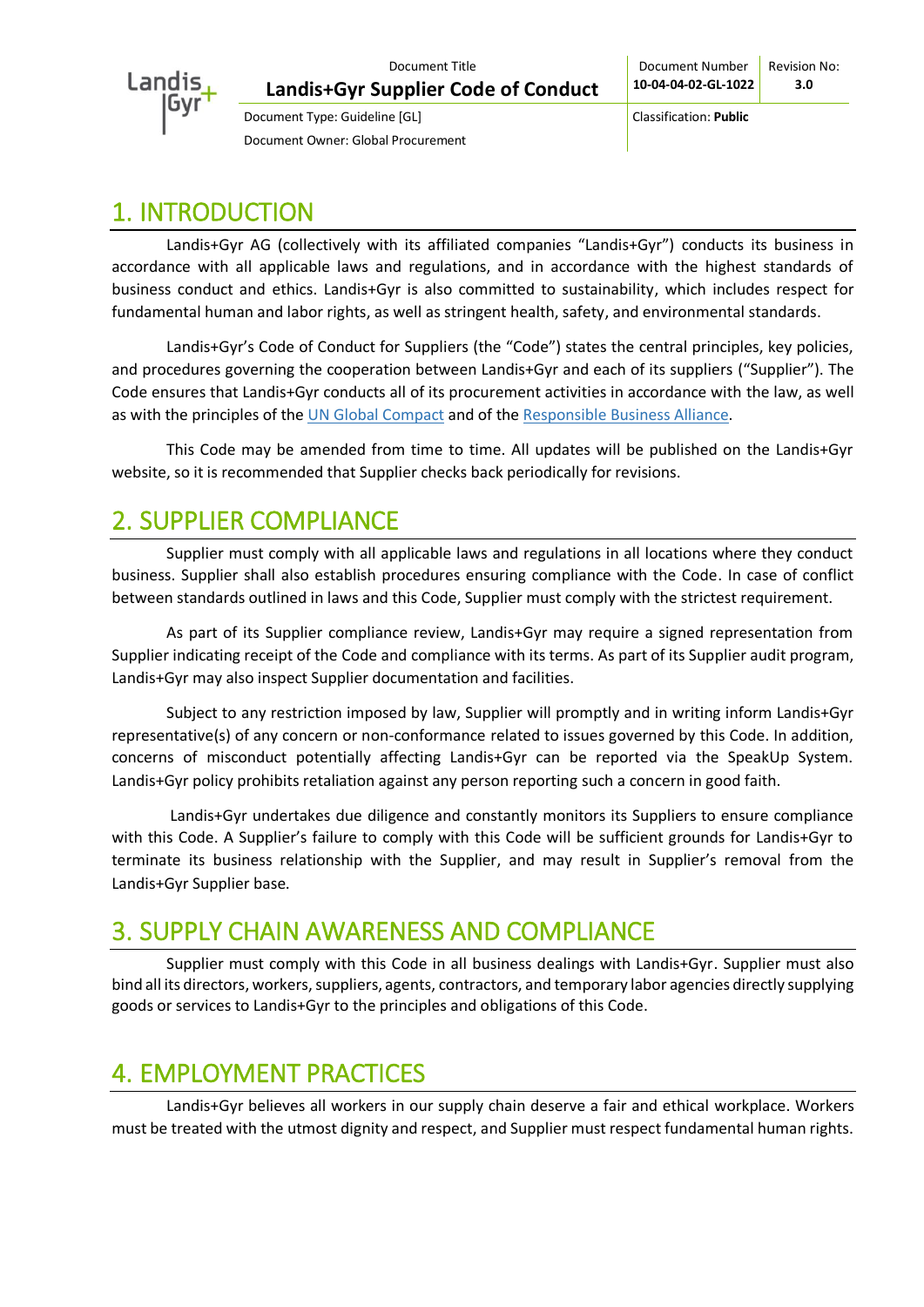

## 4.1. CHILD LABOR

Landis+Gyr does not tolerate the use of child labor and will not engage a Supplier who uses any child labor in any of its facilities worldwide. Supplier must engage workers who meet the minimum age required to work in the country where the work is performed or who are over the age of 15, whichever is higher. Workers under the age of 18 must not perform hazardous work or operate heavy machinery.

Landis+Gyr supports the development of legitimate workplace apprenticeship programs for the educational benefit of young people, so long as the same comply with all applicable laws and with this Code. In the absence of local law, the wage rate for student workers, interns and apprentices shall be at least the same wage rate as other entry-level workers performing equal or similar tasks.

#### 4.2. MODERN SLAVERY

As a global industry leader in the manufacture of electricity, gas, and water metering solutions, Landis+Gyr has a responsibility to diligently combat slavery and human trafficking worldwide. As such, Landis+Gyr is committed to preventing slavery and human trafficking in its corporate activities, as well as combating modern slavery in its supply chain.

The term "modern slavery" can be defined by reference to existing criminal offences such as slavery and its related offences, including forced labor, deceptive recruiting for labor or services, forced marriage, debt bondage, human trafficking, organ trafficking, and the worst forms of child labor. The latter includes forced or compulsory recruitment of children for use in armed conflict, child prostitution, use of children for illicit activities, and work which is likely to harm the health, safety or morals of children.

Supplier must not traffic workers or in any other way exploit workers by means of threat, force, coercion, abduction, or fraud. Supplier must not use forced labor—slave, prison, indentured, bonded, or otherwise—in any of its facilities worldwide. Working must be voluntary, and workers must be free to leave work and to terminate their employment status with reasonable notice. Supplier must not require workers to surrender government issued identification, passports, or work permits as a condition of employment.

#### 4.3. DISCIPLINARY PRACTICES

Supplier must not engage in or permit physical, verbal, or psychological abuse or coercion as a means of discipline or control. This includes threats of violence, harassment, or unreasonable restrictions on entering or exiting work and residential facilities (where the latter is provided by Supplier).

## **4.4. WORKING HOURS**

Supplier must ensure working hours, including the number of hours and days worked, are not to exceed the maximum set by applicable local laws and regulations. In the absence of local law, a workweek shall not be more than 60 hours per week, including overtime, except in emergency or unusual situations. Workers shall be allowed at least one day off every seven days.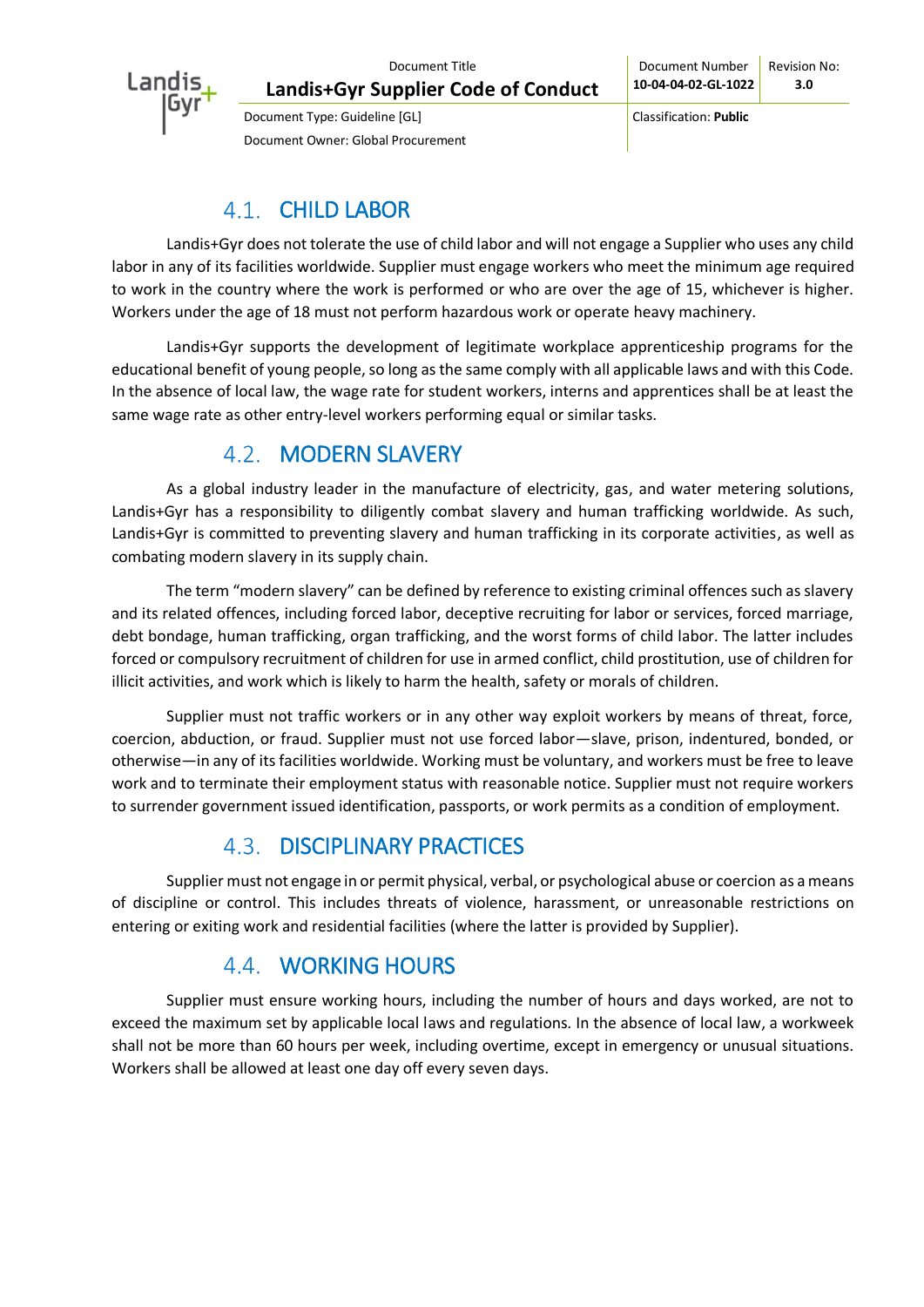

## WAGES AND BENEFITS

Supplier must compensate its workers fairly, in compliance with all applicable laws and regulations relating to minimum wages, overtime hours, and other legally mandated benefits (e.g., paid time off, social security contributions, etc.).

Supplier may never deduct or threaten deduction from wages as a disciplinary measure. For each pay period, Supplier shall provide workers with a timely and understandable wage statement that includes sufficient information to verify the accuracy of compensation versus the work performed.

All use of temporary, dispatch, and outsourced labor will be within the limits of the local law.

#### 4.6. NON-DISCRIMINATION

Landis+Gyr does not tolerate discrimination of any kind—including race, color, age, gender, sexual orientation, gender identity and expression, ethnicity or national origin, disability, pregnancy, religion, political affiliation, union membership, covered veteran status, protected genetic information, or marital status—in hiring and employment practices such as wages, promotions, rewards, and access to training.

## 4.7. FREEDOM OF ASSOCIATION

Supplier must respect the rights of workers to associate freely, join workers' organizations, seek representation, bargain collectively, engage in peaceful assembly, or refrain from any such activities, as permitted by and in accordance with applicable laws and regulations. Supplier shall ensure workers can engage in such acts without fear of discrimination, reprisal, intimidation or harassment.

#### 4.8. HARASSMENT

Supplier must operate a zero-tolerance policy for any form of harassment—including sexual harassment—in the workplace, treat all incidents seriously, promptly investigate all allegations of harassment, and fairly and adequately impose disciplinary action up to and including dismissal from employment.

## 5. HEALTH AND SAFETY

Supplier must provide its workers with a safe and healthy workplace. Aside from minimizing the incidence of work-related injury and illness, a safe and healthy work environment enhances the quality of products and services, consistency of production, and worker retention and morale.

#### EXPOSURE TO HAZARDS

Supplier shall identify, evaluate, and control worker exposure to any hazards, in particular hazardous chemical, biological, and physical agents. Potential hazards are to be eliminated or controlled through proper design, engineering, and administrative controls, safe work procedures, or preventative maintenance. When hazards cannot be adequately controlled by such means, workers are to be provided with and use appropriate, well-maintained, personal protective equipment.

Worker exposure to the hazards of physically demanding tasks, including manual material handling and heavy or repetitive lifting, prolonged standing, and highly repetitive or forceful assembly tasks is to be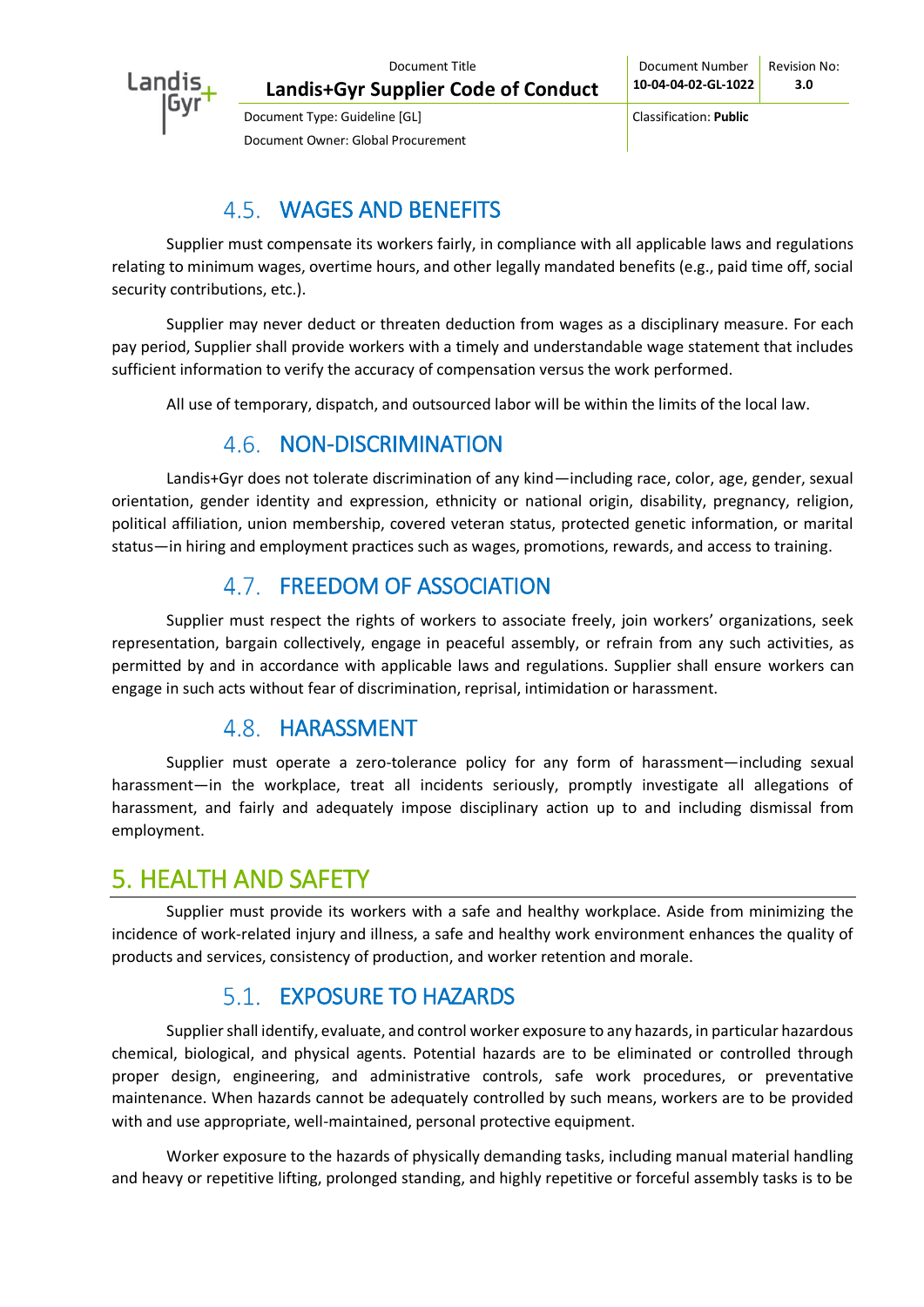

Document Type: Guideline [GL] Classification: **Public** Document Owner: Global Procurement

identified, evaluated and controlled. Workers must have the right to refuse unsafe working conditions without fear of reprisal until management adequately addresses their concerns.

Supplier must also implement a regular machinery maintenance program. Production and other machinery must be routinely evaluated for safety hazards.

## 5.2. **EMERGENCY PREPAREDNESS**

Supplier shall identify and plan for potential emergency situations, as well as implement and train their workers on response systems.

## 5.3. OCCUPATIONAL INJURY AND ILLNESS

Procedures and systems are to be in place to prevent, manage, track, and report occupational injury and illness including provisions to: encourage worker reporting; classify and record injury and illness cases; provide reasonable medical treatment; investigate cases and implement corrective actions to eliminate their causes; and facilitate return of workers to work.

## 5.4. SANITATION, FOOD, AND HOUSING

Workers must be provided with reasonable access to clean toilet facilities and potable drinking water. If Supplier provides a canteen or other food accommodations, they shall include sanitary food preparation, storage, and eating accommodations. If Supplier provides residential facilities for their workers, they shall provide clean and safe accommodations. In such residential facilities, workers shall be provided with emergency egresses, reasonable and secure personal space, entry and exit privileges, reasonable access to hot water for bathing, adequate heat and ventilation, and reasonable transportation to and from work facilities (if not reasonably accessible by walking).

## 5.5. HEALTH AND SAFETY COMMUNICATION

Supplier shall ensure that workers receive appropriate workplace health and safety information and training, including written health and safety information, and warnings in the primary language of its workers.

## PERMITS AND REPORTING

Supplier shall obtain, keep current, and comply with all required health and safety permits, and follow applicable operational and reporting requirements.

## 6. ENVIRONMENTAL PRACTICES

Supplier shall provide products and conduct business operations in a way that protects and sustains the environment, as defined by the Landis+Gyr Green Procurement Requirements, and at least in accordance with applicable laws and regulations.

## 6.1. **FNERGY MANAGEMENT**

Supplier shall implement a systematic approach to conserve energy consumption and to reduce the related environmental, economic and energy supply security impacts. Where possible without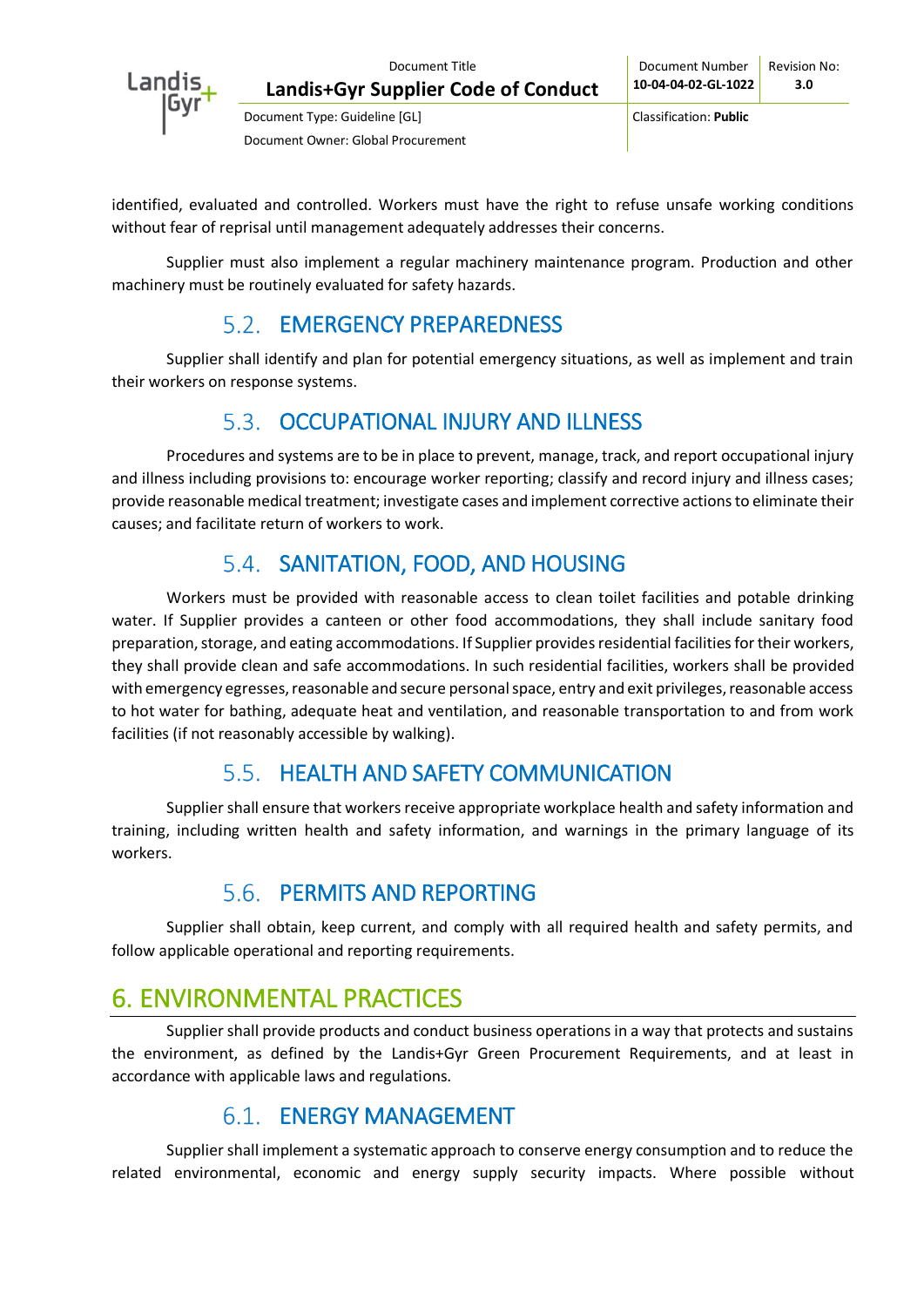

Document Type: Guideline [GL] Classification: **Public** Document Owner: Global Procurement

compromising environmental conditions for product manufacture or supply, Supplier shall implement costeffective methods for improving energy efficiency and minimizing energy consumption.

### WATER MANAGEMENT

Supplier shall implement a systematic approach to identify, control, and reduce wastewater produced by its operations, as well as to prevent the contamination of stormwater runoff.

## WASTE MANAGEMENT

Supplier shall implement a systematic and sustainable approach to identify, manage, reduce, and responsibly dispose of or recycle hazardous and non-hazardous waste.

Supplier must comply with all applicable laws and regulations regarding the labelling, recycling, and disposal of chemicals and materials, especially those materials designated as hazardous waste. Hazardous waste refers to any substance or object that Supplier discards or intends or is required to discard, and that displays one or more of the following properties: explosive, oxidizing, irritant (can cause skin irritation and eye damage), toxic, carcinogenic, corrosive, infectious, toxic for reproduction, sensitizing.

## EMISSIONS AND POLLUTION PREVENTION

Supplier must endeavor to reduce or eliminate waste of all types by implementing appropriate conservation measures in its facilities, in its maintenance and production processes, and by recycling, reusing, or substituting materials. Emissions and discharges of pollutants and generation of waste are to be minimized or, where possible, eliminated at the source.

Air emissions of volatile organic chemicals, aerosols, corrosives, particulates, ozone depleting chemicals and combustion by-products generated from operations are to be characterized, routinely monitored, controlled and treated as required prior to discharge. Supplier shall conduct routine monitoring of the performance of its air emission control systems.

## 6.5. NO ADVERSE EFFECTS ON THE LOCAL COMMUNITY

Supplier shall conserve the use of natural resources, including water, fossil fuels, minerals and virgin forest products, and protect the communities and environment that surround its facilities. Where conservation is impossible, the Supplier shall consider alternative practices such as modifying production, updating maintenance and facility processes, materials substitution, re-use, conservation, recycling or other means.

## ENVIRONMENTAL PERMITS AND REPORTING

Supplier must obtain and keep current all required environmental permits, approvals, and registrations, and comply with applicable operational and reporting requirements.

## MATERIAL RESTRICTIONS

Supplier must adhere to all applicable laws, regulations, and customer requirements regarding prohibition or restriction of specific substances in products and manufacturing, including labeling for recycling and disposal.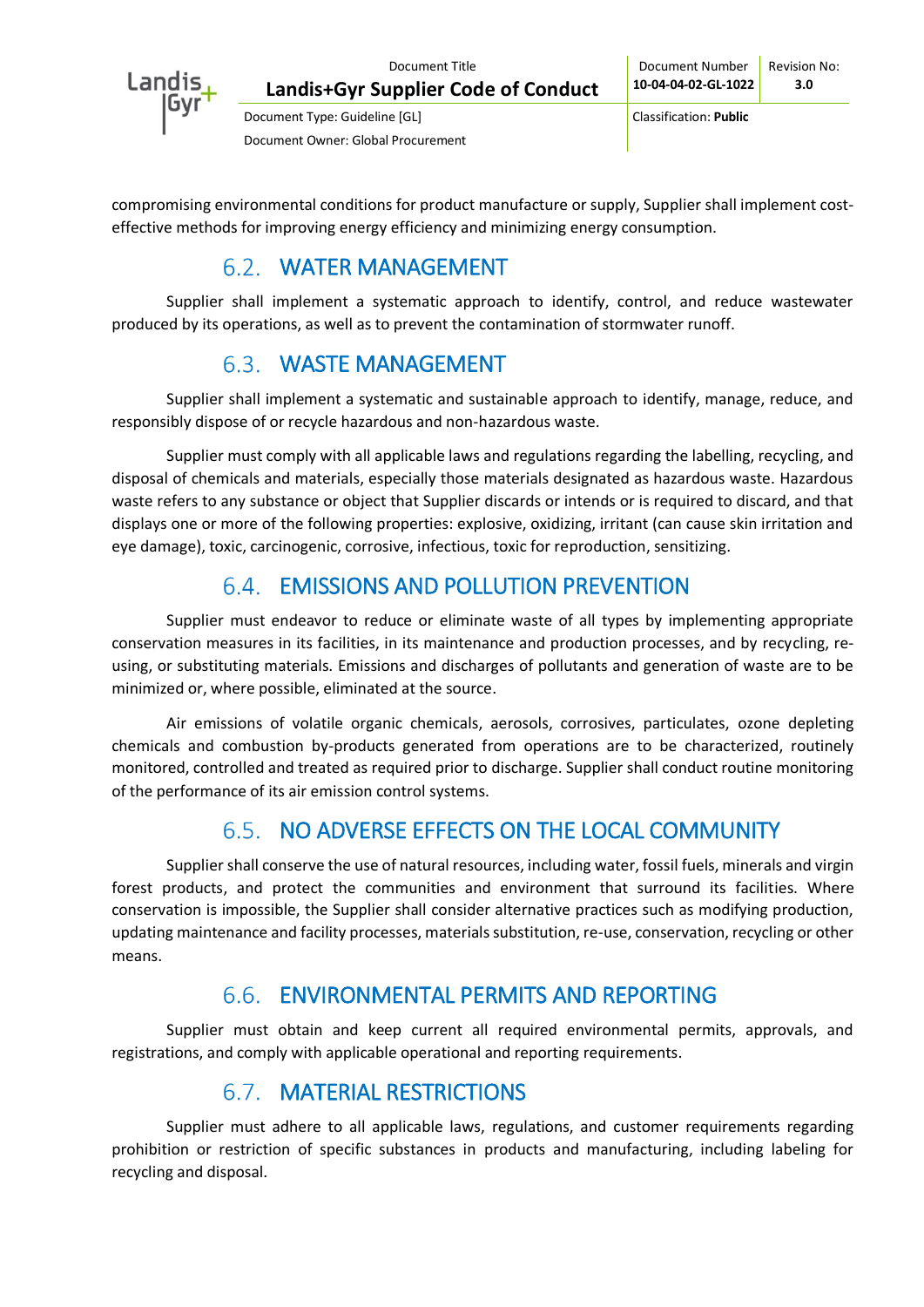

To avoid the direct or indirect financing of armed groups that are perpetrators of serious human rights abuses, Supplier must adopt policies and establish systems to procure cobalt, tantalum, tin, tungsten, and gold from sources that have been verified as conflict free. Supplier must undertake due diligence procedures to ensure that such policies are being complied with and must make any such due diligence measures available to customers upon request.

## 7. ETHICS

Supplier is expected to uphold the highest standards of integrity in all business interactions and to have a zero-tolerance policy regarding any and all forms of unethical business practices.

## FAIR BUSINESS, ADVERTISING, AND COMPETITION

Supplier must uphold fair business standards in advertising, sales and competition.

## 7.2. NO IMPROPER ADVANTAGE

Corruption, extortion, embezzlement and/or grant of unlawful or unethical benefits, in any form or manner, are strictly prohibited. Supplier may not offer or accept bribes or other means of obtaining undue or improper advantage. This prohibition covers promising, offering, authorizing, giving, or accepting anything of value, either directly or indirectly through a third party, in order to obtain or retain business, direct business to any person, or otherwise gain an improper advantage. Monitoring and enforcement procedures shall be implemented to ensure compliance with anti-corruption laws.

## 7.3. DISCLOSURE OF INFORMATION

All business dealings should be transparently performed and accurately reflected on Supplier's business books and records. Information regarding participant labor, health and safety, environmental practices, business activities, structure, financial situation, and performance is to be disclosed in accordance with applicable regulations and prevailing industry practices. Falsification of records or misrepresentation of conditions or practices in the supply chain are unacceptable and may result in the termination of the business relationship.

## PROTECTION OF IDENTITY AND NON-RETALIATION

Supplier must provide an anonymous complaint mechanism for managers and workers to report workplace grievances, and protect whistleblower confidentiality where permitted by law. Supplier must prohibit retaliation where a complaint is made in good faith. Further, Supplier's workers must be free to voice their concerns to Landis+Gyr or its auditors, and allowed to participate in the Landis+Gyr audit process without fear of retaliation.

## 7.5. INTELLECTUAL PROPERTY

Supplier is expected to respect intellectual property rights and safeguard customer information. Supplier must therefore manage technology and process information in a manner that protects intellectual property rights.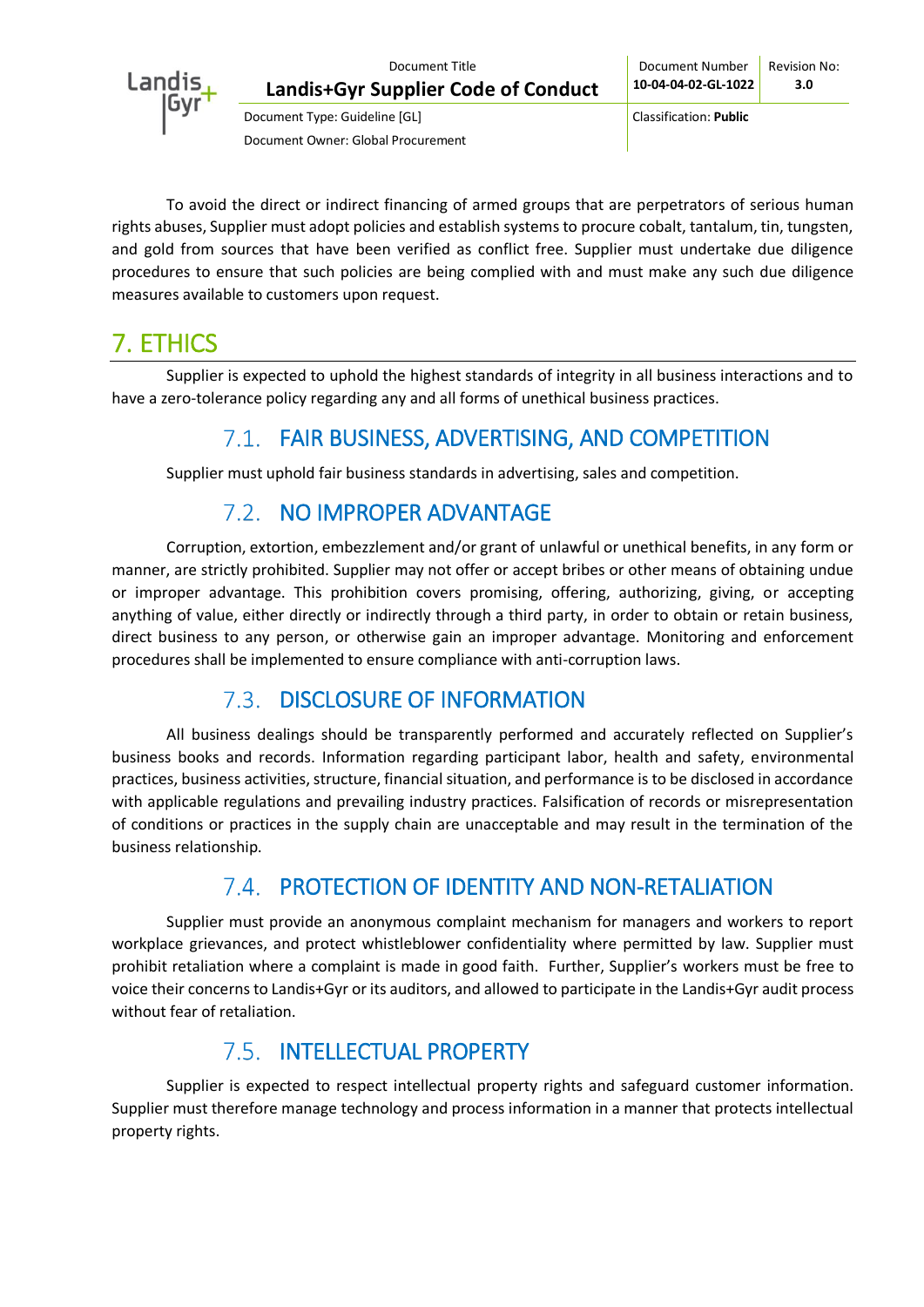

Document Type: Guideline [GL] Classification: **Public**

## 7.6. PRIVACY

Document Owner: Global Procurement

Supplier agrees to obtain, process, transfer, and store personal data in compliance with applicable data protection laws and in such a way that the same is protected from third party infringement and/or improper use. Such personal data may not be disclosed without informed consent from the data subject, except as dictated by applicable local laws.

## 8. INFORMATION SECURITY PRACTICES

At Landis+Gyr, we aspire towards the best in class information security standards for all company, customer, supplier and partner information. Therefore, Supplier must comply with all security laws of the locations where Supplier operates, as well as with specific contractual obligations agreed upon with Landis+Gyr.

#### 8.1. Security Governance

Supplier must have clearly defined organizational IT/information security roles, responsibilities and accountabilities. Supplier must also publish and maintain formal written information security policies, protocols, and processes.

#### 8.2. Training

Everyone in the company has a role to play in protecting and securing information. Therefore, Supplier (1) shall perform yearly information security awareness training for all their employees, (2) shall regularly and periodically train directors, workers, agents, contractors, and others who have access to the Information Technology infrastructure or relevant information systems and, (3) where applicable, must provide specific information security training related to its contractual provisions with Landis+Gyr.

## 8.3. Monitoring Approach

To monitor its Information Security governance, policies, and procedures, Landis+Gyr may require Supplier to perform a self-assessment regarding its compliance with the standards and regulations for privacy and information security. Supplier may also be audited by Landis+Gyr for the purpose of verifying Supplier data security systems and procedures are undertaken in accordance with this Code.

To the extent permitted by law and subject to applicable regulatory restrictions, Supplier shall provide Landis+Gyr, upon written request, with supporting documentation pertaining to the Supplier's Information Security Practices, as outlined in this section.

## 8.4. Intrusion Detection and Response

Supplier will implement appropriate technical and organizational security measures, in line with industry best practices, to protect against any unauthorized or unlawful processing of all Landis+Gyr data held by Supplier, and against accidental loss, destruction, alternation, disclosure or damage to Landis+Gyr data.

Supplier must maintain policies and procedures to detect, monitor, document and respond to actual or reasonably suspected unauthorized information disclosures, and encourage the reporting of such incidents. Supplier must immediately inform Landis+Gyr's Chief Information Security Officer (e.g., through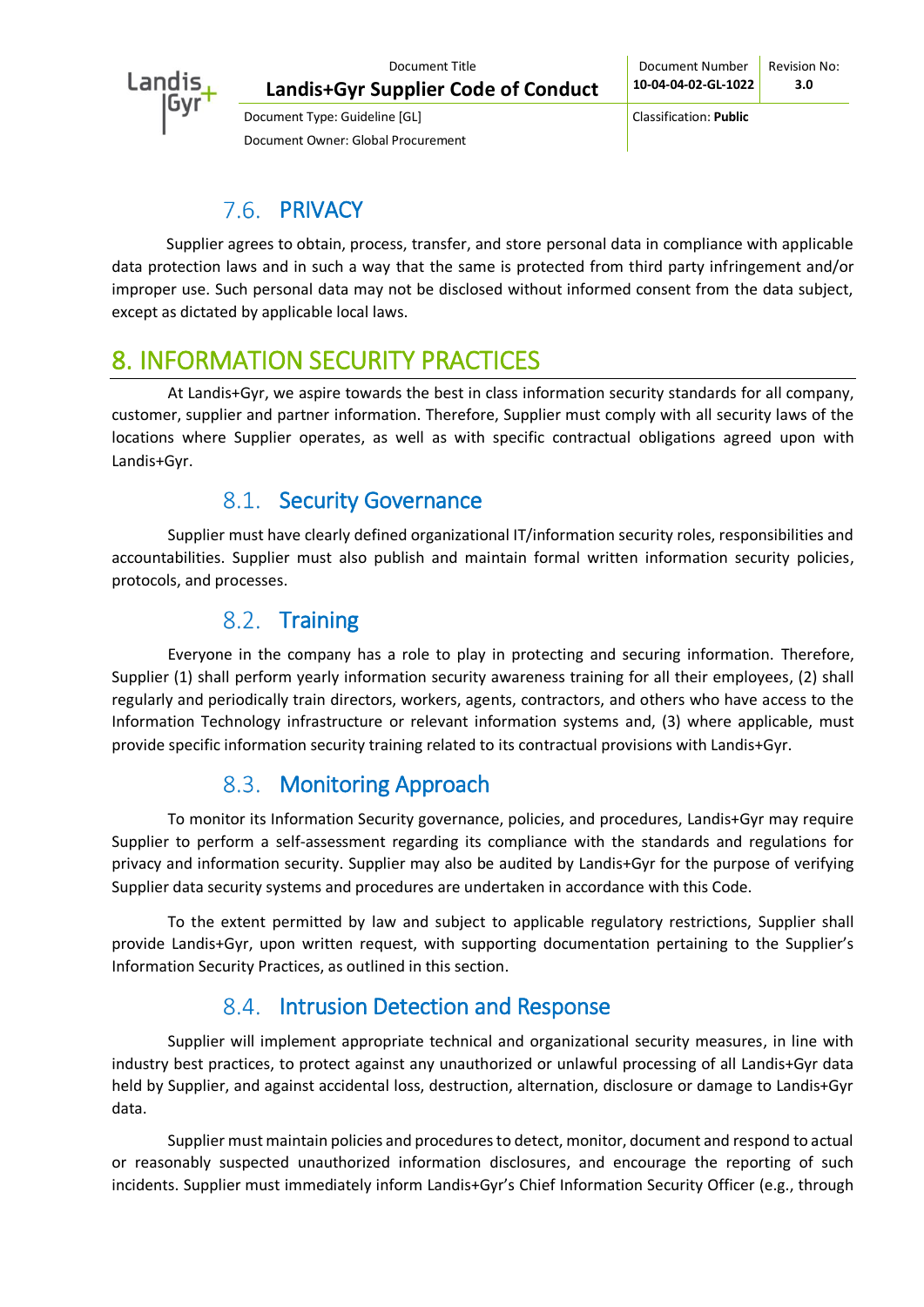

Document Type: Guideline [GL] Classification: **Public** Document Owner: Global Procurement

the company's public internet presence) of any known or suspected breach of its information, or that of a Landis+Gyr customer, partner or another supplier was disclosed.

#### 8.5. Business Continuity and Disaster Recovery

Supplier agrees to maintain and annually test Business Continuity and Disaster Recovery plans in support of contract deliverables.

## 9. MANAGEMENT SYSTEM

Supplier shall establish a management system designed to encourage compliance with this Code and applicable laws and regulations, to identify and mitigate related operational risks, and to facilitate continuous improvement.

#### 9.1. COMPANY COMMITMENT

Supplier shall develop a corporate social, ethical, and environmental responsibility statement affirming the Supplier's commitment to compliance and continual improvement.

#### MANAGEMENT ACCOUNTABILITY AND RESPONSIBILITY

Supplier shall clearly identify the company representatives responsible for ensuring implementation and periodic review of the status of the Supplier's management systems.

## 9.3. LEGAL AND CUSTOMER REQUIREMENTS

Supplier must develop and implement a process to identify, monitor, and understand applicable laws and regulations, as well as the additional guidelines imposed by this Code.

## 9.4. RISK ASSESSMENT AND MANAGEMENT

Supplier must develop a process to identify environmental, health and safety, and labor practice risks associated with their operations, determine the relative significance of each risk, and implement appropriate procedures and controls to ensure regulatory compliance to control the identified risks. Risk assessments for health and safety must include warehouse and storage facilities, plant and facility support equipment, laboratories and test areas, bathrooms, kitchens, cafeterias.

## 9.5. **IMPROVEMENT OBJECTIVES**

Supplier shall develop written standards, performance objectives, targets, and implementation plans aimed at improving Supplier's social, ethical, and environmental performance, including a periodic assessment of Supplier's performance against those objectives.

## 9.6. COMMUNICATION AND TRAINING

Supplier must develop and implement a process for communicating clear and accurate information about its policies, practices, expectations and performance to workers, customers, and its own supply chain. Supplier shall also offer appropriate training programs for directors, managers and other workers to assist